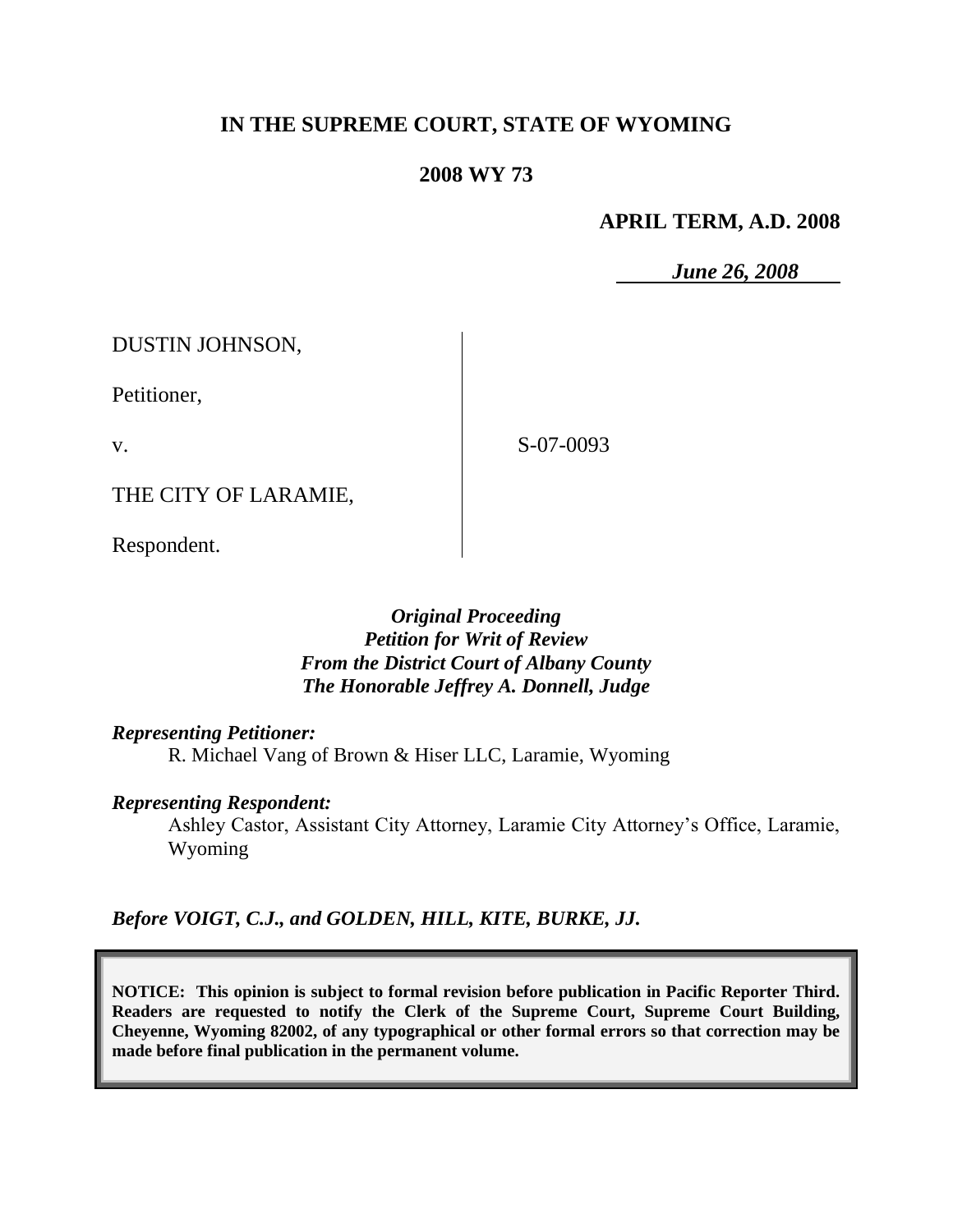#### **GOLDEN**, Justice.

[¶1] Dustin Johnson was arrested in the City of Laramie, Albany County, Wyoming, for driving while under the influence of alcohol in violation of Laramie Municipal Ordinance 10.24.010. He filed a motion to suppress evidence of his blood alcohol level as measured by a breath test on the grounds that the breath analysis instrument was not in compliance with the Wyoming Chemical Testing Program"s rules and regulations. Specifically, the Wyoming Chemical Testing Program"s rules and regulations require breath analysis instruments be inspected "annually." The argument centers on Johnson"s assertion that "annually" means once every 365 days, which had not happened on the particular instrument in question. The prosecution maintains that "annually" means once per calendar year, under which definition the instrument would be in compliance. The municipal court sided with the prosecution and denied Johnson"s motion to suppress. Johnson then entered a conditional guilty plea, reserving the right to appeal the municipal court's ruling on his motion to suppress. Johnson appealed to the district court, which affirmed the municipal court's ruling. This Court granted Johnson's petition for writ of review. Johnson's only issue regards the definition of the term "annually" as used in the rules and regulations of the Wyoming Chemical Testing Program. We affirm the decision of the district court.

#### **ISSUE**

[¶2] Mr. Johnson questions whether the term "annually" should have been interpreted in favor of lenity to him, which would result in suppression of the breath test in Mr. Johnson"s case for failing to comply with the statutory predicate for admission of a chemical test.

### **FACTS**

[¶3] According to the citation issued by the arresting officer, Johnson was observed making a wide turn at an intersection without using his turn signal. The vehicle Johnson was driving had no license plates so the officer initiated a stop. When the officer approached Johnson he smelled the distinct odor of alcohol. The officer asked Johnson how much he had had to drink, and Johnson replied six beers. Johnson performed poorly on the field sobriety tests. Given this situation, the officer arrested Johnson for driving while under the influence of alcohol. Johnson submitted to a breath test, which registered a blood alcohol level of .15.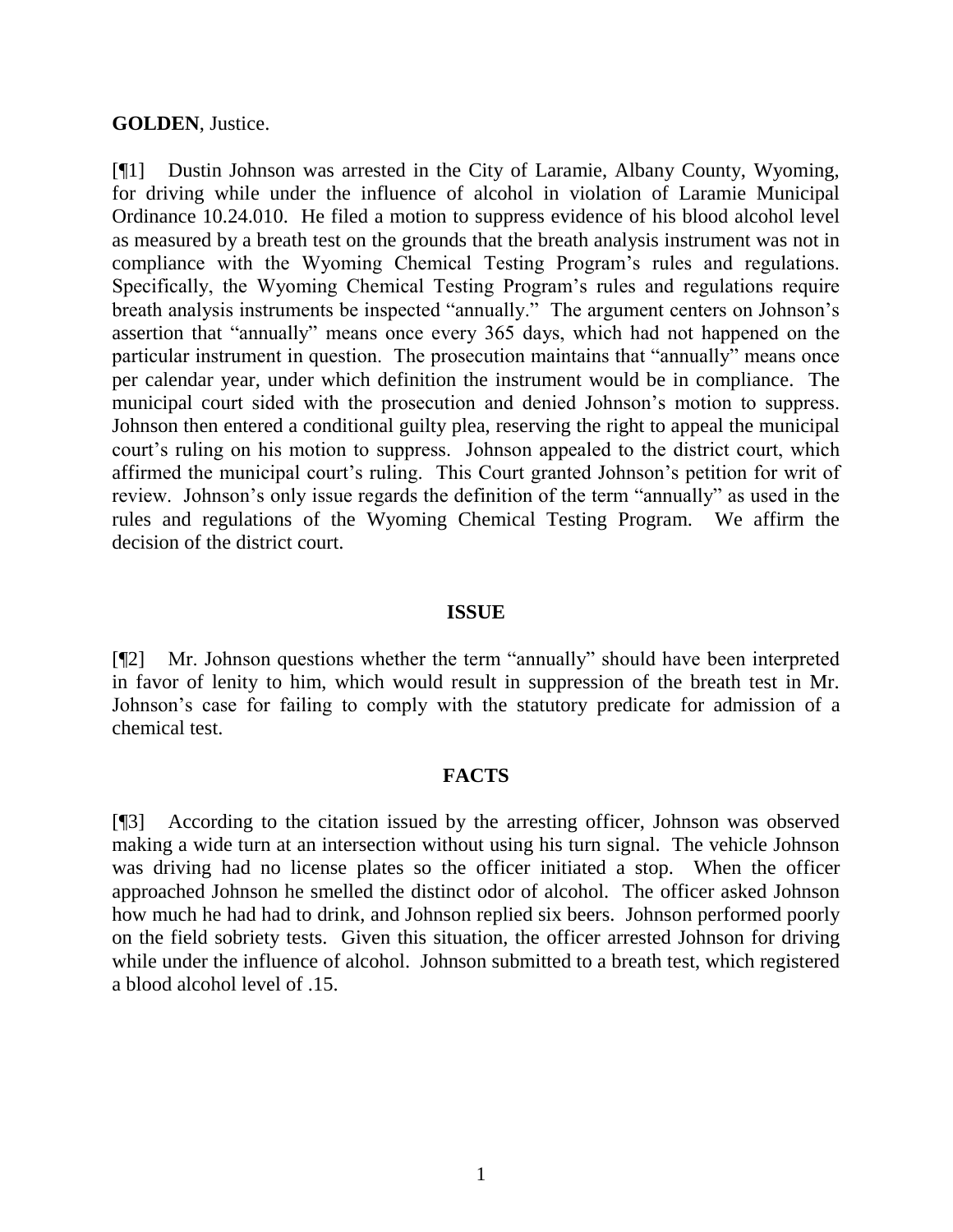### **DISCUSSION**

### *Standard of review*

[¶4] The construction of the term "annually" as used in the Rules and Regulations of the Wyoming Chemical Testing Program is purely a question of law, which this Court reviews de novo.

### *Propriety of the conditional guilty plea*

[¶5] We must begin by questioning the wisdom of accepting a conditional guilty plea in this case. Even if Johnson had ultimately prevailed on his challenge to the evidence from the breath test, the breath test was not the only evidence supporting a conviction for driving while under the influence of alcohol. The arresting officer"s observations of Johnson during his traffic stop potentially are sufficient to support a conviction against Johnson. Since a conviction potentially could be obtained even if the result from the breath test is suppressed, Johnson"s issue will not end the case.

[¶6] In essence Johnson really seeks an unauthorized interlocutory appeal. If criminal defendants are allowed to circumvent our rules by this method, this Court will be called upon to decide countless procedural and evidentiary questions on such "conditional" pleas. We already have expressed our disapproval of this process. *See generally Bouch v. State*, 2006 WY 122, ¶ 28, 143 P.3d 643, 652 (Wyo. 2006) ("a trial court should only approve a conditional plea if assured that the decision of the appellate court will dispose of the case"). However, since the district court, in its discretion, allowed the appeal to proceed, we will also proceed with our review.

### *Construction of the term "annually"*

[¶7] Properly promulgated rules and regulations have the same force and effect of law. We construe them as we construe statutes. *Olivas v. State ex rel. Wyoming Workers' Safety and Compensation Div*., 2006 WY 29, ¶ 15, 130 P.3d 476, 484 (Wyo. 2006); *Antelope Valley Imp. v. State Bd. of Equalization for State of Wyo*., 992 P.2d 563, 566 (Wyo. 1999). When construing statutes

> our primary consideration is to determine the legislature"s intent. All statutes must be construed in pari materia and, in ascertaining the meaning of a given law, all statutes relating to the same subject or having the same general purpose must be considered and construed in harmony. Statutory construction is a question of law, so our standard of review is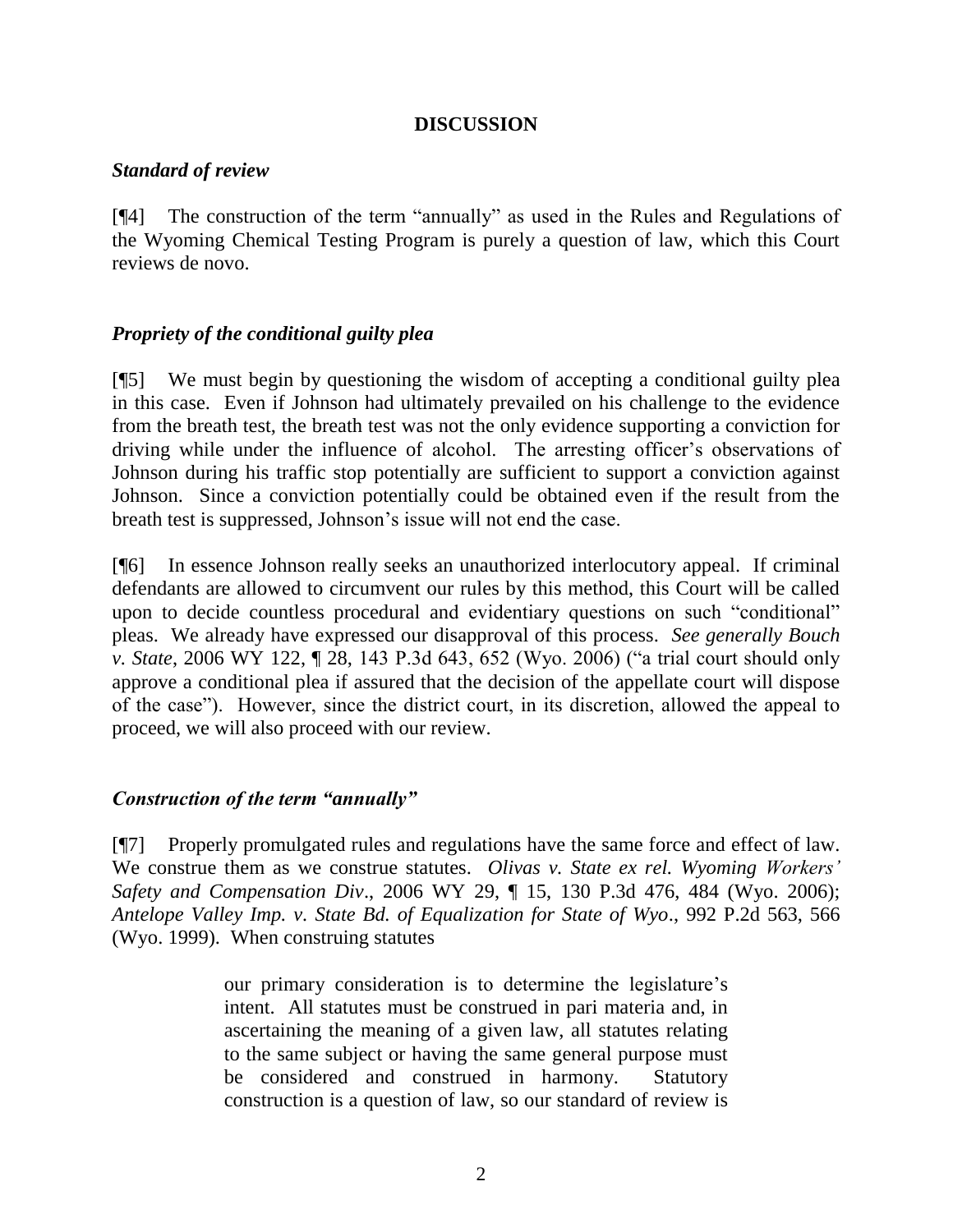de novo. We endeavor to interpret statutes in accordance with the legislature's intent. We begin by making an inquiry respecting the ordinary and obvious meaning of the words employed according to their arrangement and connection. We construe the statute as a whole, giving effect to every word, clause, and sentence, and we construe all parts of the statute in pari materia. When a statute is sufficiently clear and unambiguous, we give effect to the plain and ordinary meaning of the words and do not resort to the rules of statutory construction. We must not give a statute a meaning that will nullify its operation if it is susceptible of another interpretation. Moreover, we will not enlarge, stretch, expand, or extend a statute to matters that do not fall within its express provisions.

*Muller v. Jackson Hole Mountain Resort*, 2006 WY 100, ¶ 9, 139 P.3d 1162, 1166 (Wyo. 2006) (quoting *Sponsel v. Park County*, 2006 WY 6, ¶ 9, 126 P.3d 105, 108 (Wyo. 2006)).

[¶8] The pertinent rule of the Wyoming Chemical Testing Program, under the heading of "Analytical Equipment," states: "Each instrument … shall be inspected annually by the [Wyoming Chemical Testing Program]." Rules & Regulations for Chemical Analysis for Alcohol Testing ch 5, § 2(b) (2004). Johnson requests we apply the rule of lenity and construe "annually" to mean every 365 days. For several reasons, it is doubtful the rule of lenity applies to the instant circumstances. The only reason we need mention, however, is that the rule of lenity only applies in cases of ambiguity. *Fraternal Order of Eagles Sheridan Aerie No. 186, Inc. v. State ex rel. Forwood*, 2006 WY 4, ¶ 18, 126 P.3d 847, 855-56 (Wyo. 2006); *Amrein v. State*, 836 P.2d 862, 865 (Wyo. 1992) ("the rule of lenity . . . comes into play when ambiguities exist"). Under our rules of construction, we find no ambiguity in the word "annually."

[¶9] Words are to be given their plain and ordinary meaning. Black"s Law Dictionary defines annually as:

> In annual order or succession; yearly, every year, year by year. At the end of each and every year during a period of time. Imposed once a year, computed by the year. Yearly or once a year, but does not in itself signify what time of year.

Black's Law Dictionary 89 ( $6<sup>th</sup>$  ed. 1990). The definition does not include any reference to 365 days. Rather, the one word used consistently in this definition is "year." In Wyoming, our legislature has provided a definition of the word "year." A year is